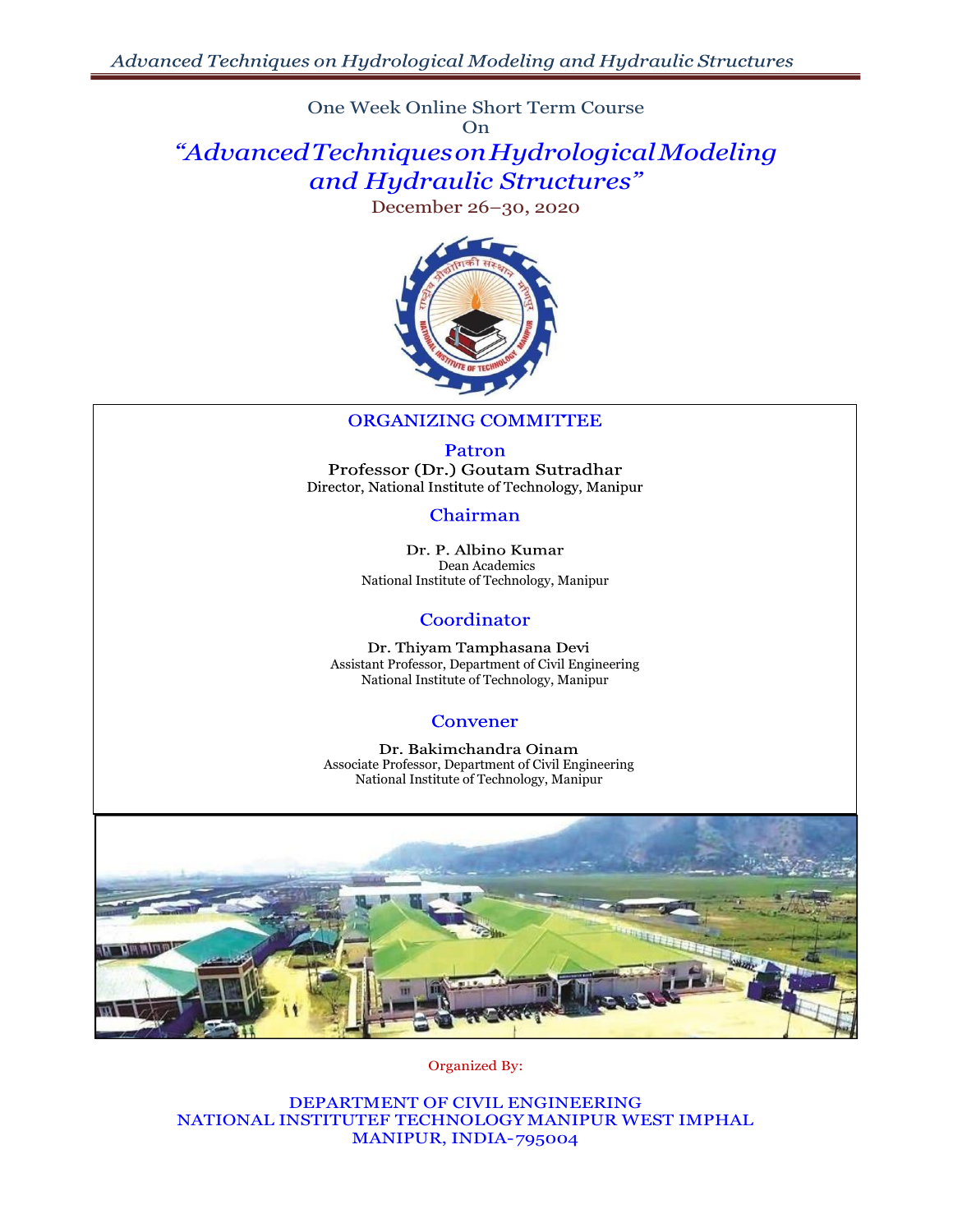#### ABOUT NIT, MANIPUR

National Institute of Technology Manipur, a centrally funded institution is set up to impart quality technical education at various levels of higher learning. It is one of the ten new NITs established and developed as "Institute of National Importance" by an act of Parliament in 2007. NIT Manipur started its first session with the three branches of Engineering-Electrical & Electronics Engineering, Electronics & Communication Engineering and Computer Science Engineering. The functioning of the institute was started at its temporary campus at Takyelpat, Imphal under the mentorship of NIT, Agartrala. As one of the National Institutes of Technology (NIT), the Institute has the responsibility of providing high quality education in Engineering, Technology and Sciences to produce competent technical and scientific manpower for the country. The Institute offers B Tech, M Tech, M Sc, MBA and PhD programmers in several disciplines of Engineering, Technology and Sciences.

#### ABOUT THE COURSE

This course will provide a detailed understanding of advanced hydraulic topics such as urban storm engineering and hydraulics structures as well as advanced hydrology topics such as estimating floods, flood routing and groundwater. In this course the following contents will be discussed.

- Hydrological rainfall-runoff relationship modeling using GIS techniques
- Application of satellite images in hydrological modeling
- Sediment transport in open channel flows
- Appreciate the importance of groundwater
- Estimate groundwater recharges and model pollutants in groundwater
- Model the scouring around bridge pier

A course certificate will be issued upon successful completion this course.

#### OBJECTIVES OF THE COURSE

- i. The main objective of this STC is to provide a unique platform to facilitate the scientists, researchers, academicians, industrialist and UG, PG/PhD students to share the knowledge for hydrological modeling using GIS techniques.
- ii. Ability to provide a thorough understanding of the fluvial sediment transports in open channel flow
- iii. An understanding of scouring around bridge pier and its modeling
- iv. An overview on groundwater modeling using advanced techniques

#### Who can attend this STC through Online?

Students: (UG, PG, PhD)

Faculty of Engineering: (Any Branch)

Other Professionals: Engineers & Scientists from Industry and R&D organizations

Registration: Kindly register through this link:

[https://docs.google.com/forms/d/e/1FAIpQLSeHRR\\_baZKp-](https://docs.google.com/forms/d/e/1FAIpQLSeHRR_baZKp-ZJWaJk3tghYvQUEAGAv6rvXrMBsQ3sNXpK9RA/viewform?usp=sf_link)[ZJWaJk3tghYvQUEAGAv6rvXrMBsQ3sNXpK9RA/viewform?usp=sf\\_link](https://docs.google.com/forms/d/e/1FAIpQLSeHRR_baZKp-ZJWaJk3tghYvQUEAGAv6rvXrMBsQ3sNXpK9RA/viewform?usp=sf_link)

#### Registration fee for attending this STC.

UG Students: Rs 500/- including GST

PG/PhD Students: Rs. 750/- including GST

Faculty: Rs. 1000/- including GST

Engineers /Other professionals: Rs.2000/- including GST

#### **Details of the Bank Account:**

Name: Director NIT Manipur IRG Acc. No. 60330100000143 Bank and Branch: Bank of Baroda, NIT Manipur Campus IFSC code: BARB0NITMAN

*Numbers of participants are limited to 50. Shortlisted candidates will be informed through email.*

For any query, you can contact to the course coordinator Dr. Thiyam Tamphasana Devi, Assistant Professor (CE) Email: nitmanipur.stc@gmail.com; Mb: +91-9862728287

**IMPORTANT DATES** Last Date of Registration December 23, 2020